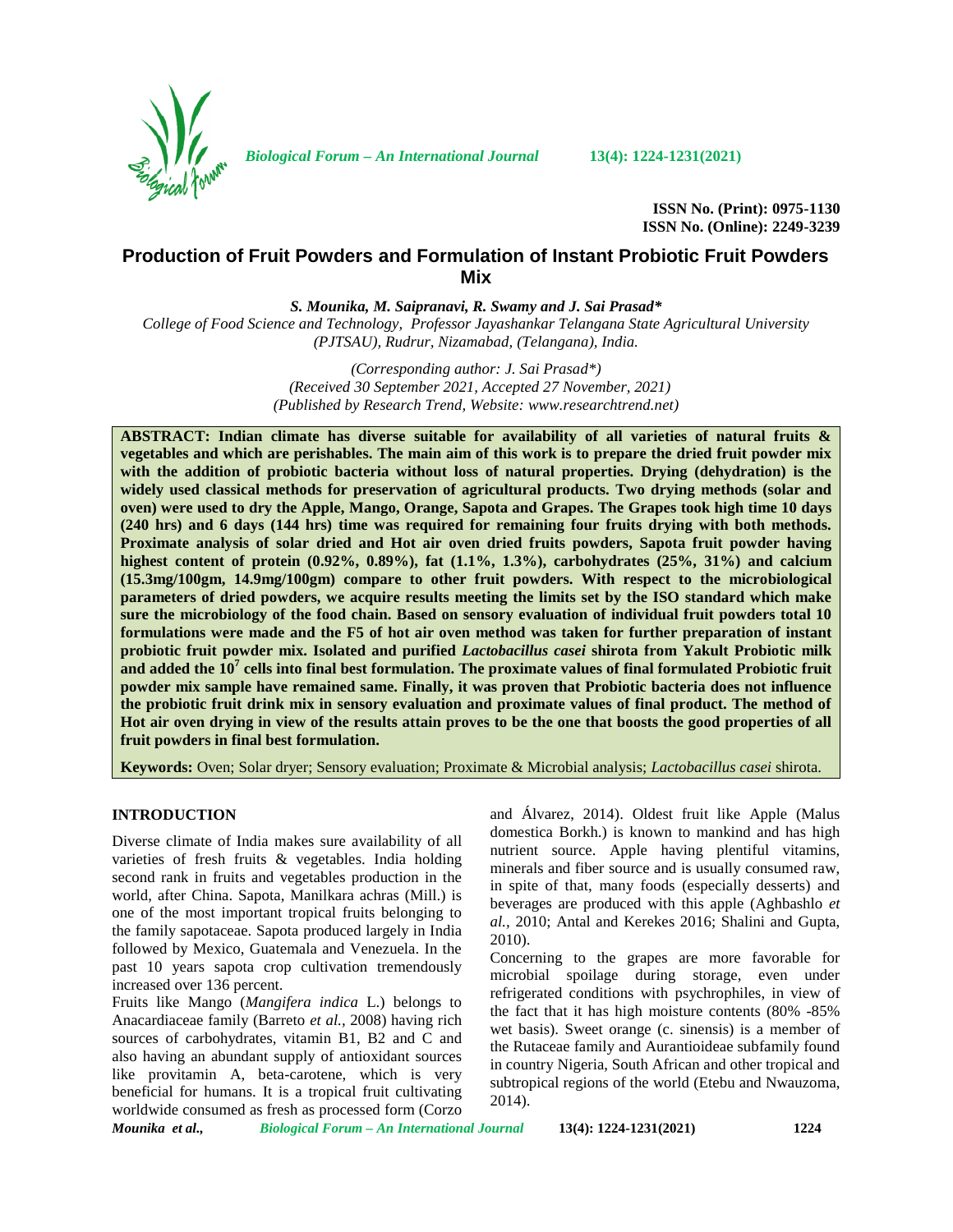Food losses occurring majorly from 50% of the fruits and vegetables produce and 25% of harvested food grain in developing world (Burden and Wills 1989). Food preservation can save and minimize the loss of a harvest surplus. In food preservation drying is common practice following from ancient time. Drying removes the maximum moisture which produce lighter, smaller, and less likely to spoil. Among the drying solar energy is the very useful, appealing and ample form of renewable energy sources for the reason that it is free, environment friendly and accessible throughout the year. The most usable form solar energy is to convert it into heat. According to Hawlader *et al.,* (2006) solar drying is the most captivating methods used to conserve the many fruits and vegetables.

Large numbers of hot air dryers with connection are the most commonly used to dry out the agricultural products. With this convective dying heat will be passed through the heat and mass transfer phenomenon and maximum moisture will be removed from the content of the material. In this process, the two forms of moisture i.e internal vapour evaporation and surface evaporation will occur. Water will come out from inside of the food product into the air and product interface by diffusion and from the interface to the air stream by convection (Sahin and Dincer 2005).

As defined by FAO/WHO (2001), probiotics are live strains (mainly bacteria and few yeast) that consult an advantageous heath effect on the host if deliver in suitable amounts. Probiotic organisms are diversly present in Fermented milk products and these are excellent carriers; however, the milk-based products usage was reduced because of lactose-intolerance, allergies, and vegetarianism. Hence, in recent time several raw materials have been determine if they are appropriate substrates to produce novel non-dairy functional foods (Vasudha and Mishra, 2013). Commonly, fruits and vegetables are plenty amount of carbohydrates, dietary fibers, vitamins minerals, polyphenols and phytochemicals; and these are known as healthy foods (Sutton and Zealand 2007). In many publications various fruit and vegetable juices, such as tomato, mango, orange, apple, grape, peach, pomegranate, Watermelon, carrot, beet root and cabbage as a raw material are more suitable for the production of probiotic juices and relevant beverages. *Lactobacillus acidophilus, Lb. helveticus, Lb. casei,* etc., are most commonly employed probiotics (Nagpal *et al.,* 2012; Patel*,* 2017).

We found several fruit powder drinks in the market without probiotic bacteria and less literature is available about the formulation of different fruit juice powders that to its about only drying process not the powder formulation products. However, fruits powder is available but there is no nutrient study is also conducted on these as per the recent literature, with this it has been decided to do research on these aspects by including the probiotic bacteria through several standardization

protocols. To address this knowledge, gap a research problem has been identified entitled "Production of instant fruit powders and formulations for fruit drinks".

## **MATERIAL AND METHODS**

**Raw materials:** Apples, Grapes, Mangoes, Oranges and Sapotas fruits were purchased from the local market Bodhan. Probiotic Yakult milk was used for isolation of *Lactobacillus casei* strain Shirota for adding to the fruit powder mix.

**Packaging materials:** Packaging material such as glass jar bottles, low density polyethylene (200 guage) and high-density polyethylene (300 guage) were used for fruit powders and final formulated mixed fruit powder product.

**Preparation of fruit powders:** Preparation of fruit powders through solar drying: there several steps involved in the proper drying through solar energy for all the fruits. Proper cleaning, peeling, cutting was done for all the fruits for quick drying in both methods of drying.

**Drying of fruits:** The cut pieces of fruits were placed in trays or racks of driers. The fruits pieces were dried in solar dryer and hot air oven. The temperature of drying in the solar dryer varied daily from 22°C to 80°C based on solar energy. The hot air oven temperature of drying was fixed at 50°C and dried at different timing exposure according to fruit.

**Grinding:** Dried fruits pieces were grinded into fine powder. This powder was sieved with different sieves for making the fine powder.

**Packaging:** The fruit powders were packed in air tight glass jar bottles for storage and for further analysis for preparation product.

**Blending:** Blending of all fruit powders were done according to the formulation which was prepared based on sensory evaluation of the individual fruit powder.

**Making of formulation for different fruit powders:** The fine fruit powders were diluted in ten times (i.e. one gram of fruit powder in ten milliliters of water) in sterile mineral water. Then we conducted sensory evaluation of each single fruit powder and based on the results, we made the formulation of mixed fruit powder. **Biochemical analysis of fruit powders: Estimation of Moisture:** Moisture was done by oven drying method (AOAC, 2005). In oven drying method, the sample was heated under mentioned conditions and the loss of weight was used to calculate the moisture content of the sample. Weigh the empty Petri dish as (W1). Note the weight (Petri dish  $+$  sample) (W2). Weigh the sample (dried sample + Petri dish) (W3). Calculate the moisture percentage by the following formula.

Moisture  $% = W2-W3 / W2-W1 \times 100$ 

**Protein content estimation by micro-kjeldahl method:** The protein content was estimated by Kjeldahl AOAC method (2005).

 $N g/Kg = (ml of HCL - ml blank) \times Normality \times 14.01)$ Weight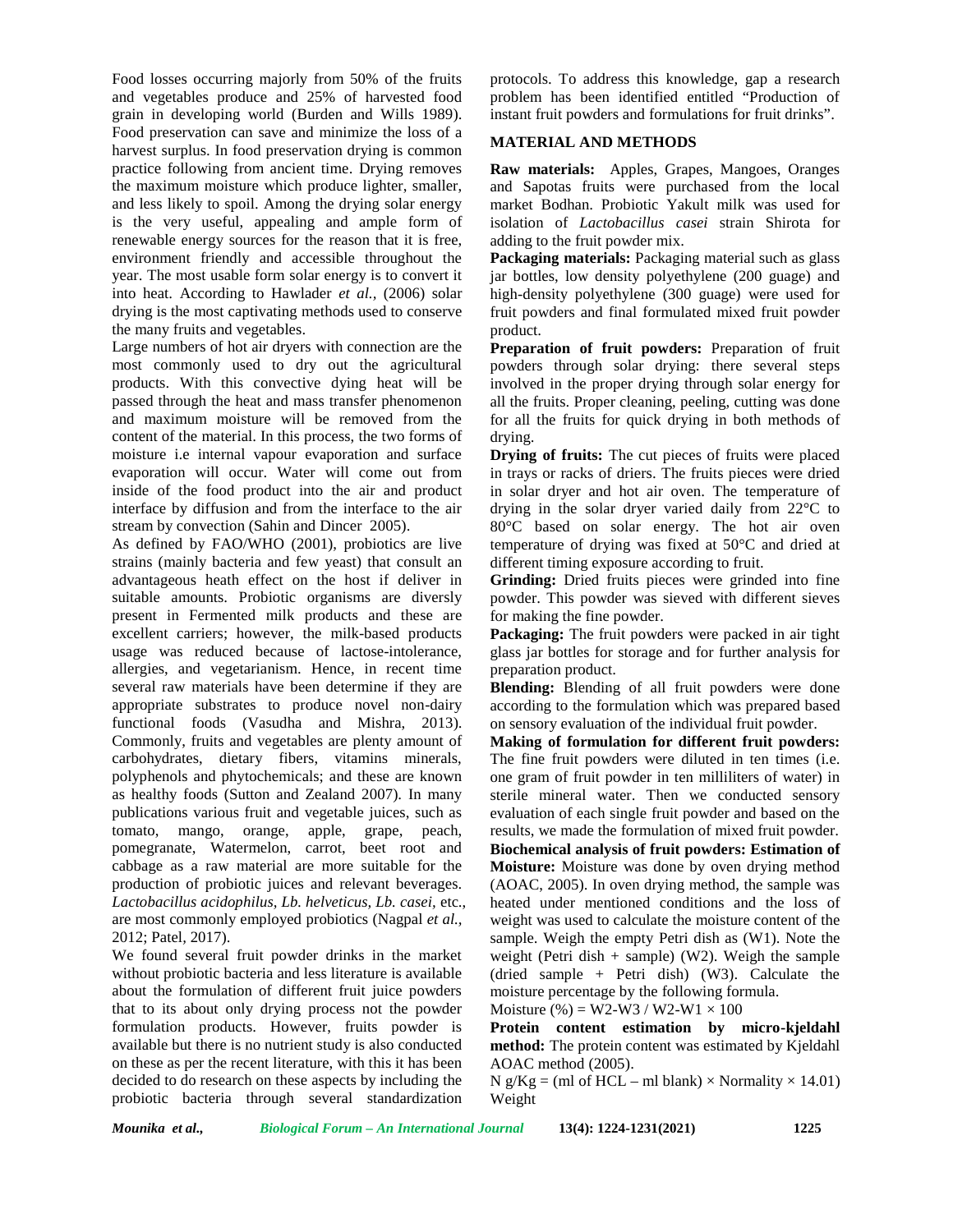**Estimation of Fat in fruit powders**: Fat was estimated from crude ether extract of the dry material by AOAC (2012). The  $(5-10g)$  dry sample were taken accurately into thimble & plugged with cotton. Anhydrous ether was used for extraction of fat from the thimble under Soxhlet apparatus for about 4hrs. The ether extract was filtered into a already weighed fat conical flask. The ether was removed by evaporation and flask with the residue dried in an oven at 80-100°C cooled in a desiccator and weighed.

Fat content (gm  $/100$  sample) = Weight of ether extract  $\times$  100 Weight of the sample (equivalent to fresh sample taken)

**Estimation of Ash content in fruit powders**: The 5g of very fine ground sample was taken in pre-weighed silica crucible and ignited till smokeless at  $550^{\circ}$ C for 4 h for complete oxidation of organic matter in muffle furnace and removal of moisture and finally leftover matter ash content was calculated (AOAC, 2012).

Ash content (%) =  $W_3$ -  $W_2 \times 100 W_1$ 

Where as  $W1$  = weight of sample

W2 =weight of crucible

 $W3$  = weight of crucible after combustion

**Estimation of Total carbohydrates in fruit powders by anthrone method:** Dilute hydrochloric acid when react with carbohydrates were first hydrolyzed into simple sugars in hot acidic medium glucose was dehydrated to release hydroxymethyl furfural. This compound having grey colored forms with anthrone with an absorption maximum at 630nm by Hedge and Hofreiter*,* (1962**).**

Calculation Amount of carbohydrate present in 100mg of the sample  $=$  (mg of glucose  $\div$  Volume of test sample)  $\times$  100

**Estimation of Minerals (dry ash solution):** Small amount of glass distilled water (0.5-1.0 ml) was added to the ash and then added 5 ml of distilled HCL. The mixture was dried through evaporation under boiling water bath. Similarly, this was carried out up to 3 times and filtered through whatman No. 40 filter paper into a 100 ml volumetric flask. Cooldown the filtrate solution made up to 100 ml and required amounts was used for assessment of phosphorus, iron and calcium according to Raghuramulu *et al.,* (2003).

• 1 ml of 0.0 IN KMn04 = 0.2004 mg of calcium, If the normality of standard KMn04 solution was not exactly O.OIN, the following formula can be used.

• Calcium mg/100 g = Titre value  $\times$  0.2004  $\times$  Total volume of ash solution ×100 Volume taken for estimation  $\times$  Wt. of sample

**Microbial Analysis of Fruit powders:** Microbial analysis of samples particularly bacterial, fungal load was observed through plate count method. Serial dilution and plate count procedures as described by Adegoke (2004); Hasanuzzaman *et al.,* (2014) was used with slight modifications. The media used for bacterial count is nutrient agar media (NaCl (5 g), peptone (5 g), Beef extract (3 g), agar agar (18 g) / 1 liter and for mold

count is potato dextrose agar (PDA medium). Then, 1 gram of each sample was serially diluted sample and spread plated on NA, PDA plates. The plates were then kept for incubated until growth occurs. After incubation the cfu/ml count was calculated with the following formula

CFU/ml (n) = 
$$
y/dv
$$

Where as

Y= Total number of colonies

D= dilution used  $V=$  volume plated

**Isolation and purification of** *Lactobacillus casei* **shirota on two mediums from Yakult probiotic milk.** Probiotic milk Yakult was used for the isolation of Lactobacillus spp. on MRS agar and Nutrient agar plates by using spread plate method. Initially, 1 mL of probiotic milk sample was serially diluted up to 10<sup>-9</sup>. Then, 0.1 mL aliquots of the diluted samples from  $10^{-3}$ to  $10^{-5}$  were spread plated on MRS agar and Nutrient agar plates. All the plates were incubated at 37°C for 24-48 hrs. After incubation enumerated the colonies and individual common colonies were selected and purified with streak plate technique. The purified bacteria were identified based on its colony morphology, cell morphology and presence of common load in the sample and further used for experimentation. **Growing of** *Lactobacillus casei* **in milk for addition final fruit powder mix:** The sterilized milk of 50 ml was taken into conical flask and added the 2 loopful of purified probiotic colony. Then milk kept at 37 for 12- 24 hrs in shaking cum incubator.

**Checking of viable cell count of** *Lactobacillus casei* **in milk:** The viable cell count of *Lactobacillus casei* shirota in milk was performed by total plate count method. In this process we conducted one ml of milk taken into 9 ml of sterilized water and made the dilutions up to  $10^{-6}$  and last 3 dilutions were spread plated in nutrient agar plates and incubated at  $37^{\circ}$ C for 24-48 hrs. After incubation the viable colonies were counted in each dilution.

**Centrifugation of Lactobacillus culture for addition to fruit powder mix and Preparation of formulations with probiotics:** The multiplied *lactobacillus casei* milk was centrifuged at 2000 rpm for 5 minutes. Then the cells were formed in pellet and this pellet was diluted in one ml of sterilized water. The cell diluted water was added in final 50gm of formulated fruit powder mix and placed it in laminar air flow chamber for drying.

**Sensory analysis of instant fruit powder mix with probiotics:** The sensory evaluation of prepared samples was done with a 10-member trained scientific committee comprised of under graduate students and college staff members who had been some previous vast experience in sensory evaluation. The panel members gave the judgment through rating products on a 9 points Hedonic Scale with corresponding illustrative terms ranging from 9 'like extremely to 1 'dislike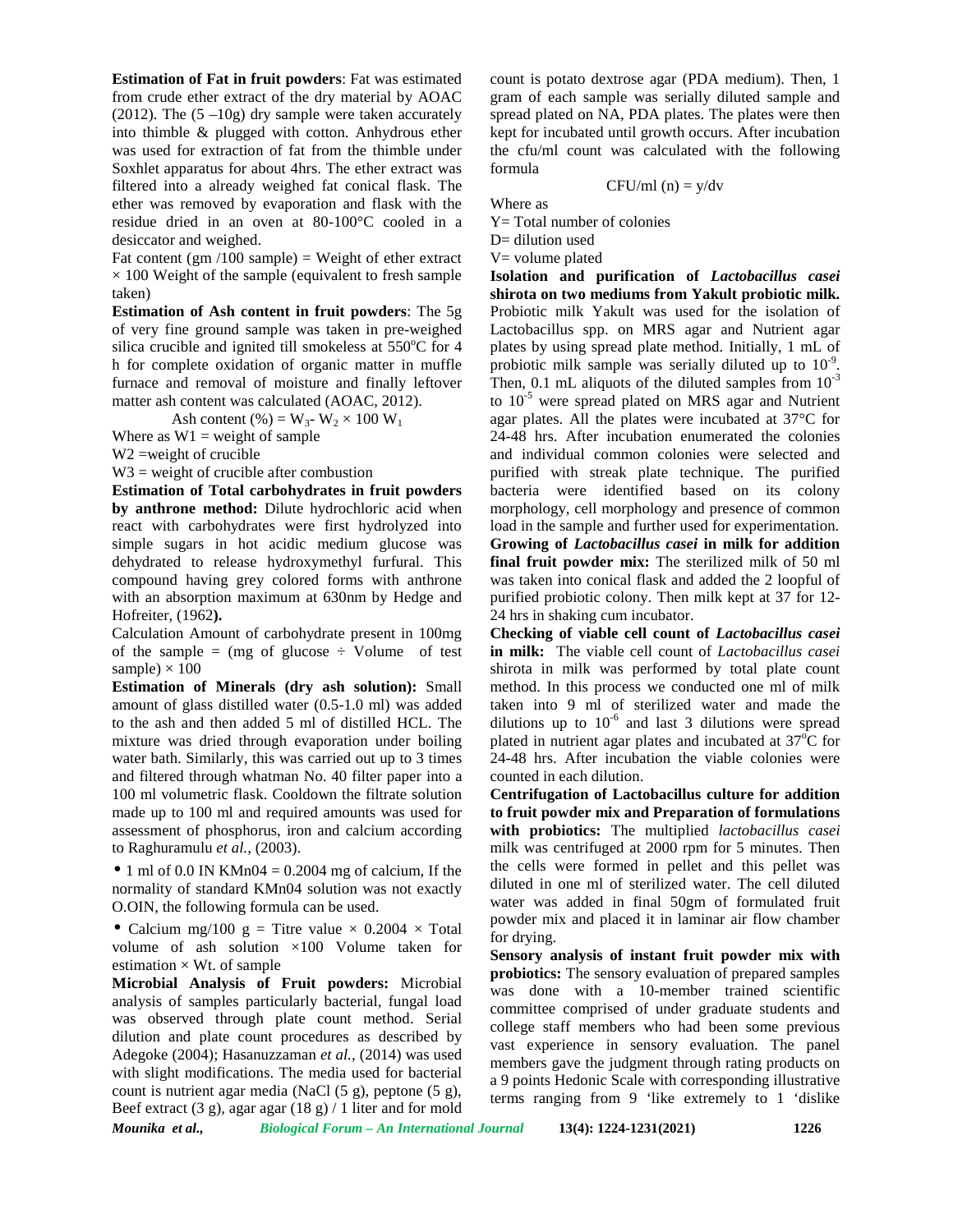extremely. The format for sensory evaluation card were followed by Meilgaard *et al*., (1999).

## **RESULTS AND DISCUSSION**

## **Production of fruit powders through Solar drying and Hot air oven methods:**

Among the five fruits dried, the drying time for grapes were high that took 10 days (240 hrs) and remaining four fruits such as apple, mango, orange, sapota were dried within 5 days in solar drying method. High time was required due to grape seed coat thickness and other factors were also there. The peel of the grape plays a critical role in controlling the drying process. Grape

peel consists of a wax layer as a protective barrier against fungal pathogens (Fava*, et al.,* 2011). However, this coating reduces permeability and therefore hinders the process of water transfer (Tarhan, 2007).

In hot air oven drying method, the different fruits such as Apple, Grape, Mango, Orange, Sapota were dried, among that the drying time for Grapes again high that is 6 (144 hrs) days followed by Orange in 5 days (120 hrs) and remaining fruits such as Apple, Mango, Sapota were dried in 4 days (96 hrs) (Table 1 & Fig. 1). Similar to solar drying in this method also Grapes took high time due to its thickness of seed coat.

| Sr. No. | <b>Samples</b> | <b>Solar Drying time</b>          | Hot air oven drying time |
|---------|----------------|-----------------------------------|--------------------------|
| 1.      | Apple          | $5 \text{ days}(120 \text{hrs})$  | 4 days (96hrs)           |
|         | Grapes         | $10 \text{ days}(240 \text{hrs})$ | 6 days (144hrs)          |
|         | Mango          | $5 \text{ days}(120 \text{hrs})$  | 4 days (96hrs)           |
| 4.      | Orange         | $5 \text{ days}(120 \text{hrs})$  | 5 days (120hrs)          |
|         | Sapota         | $5 \text{ days}(120 \text{hrs})$  | $4$ days (96hrs)         |

**Table 1: Solar and hot air oven drying duration of five fruits.**





Dried fruits of solar dryer Dried fruits of Hot air oven **Fig. 1.** Different dried fruits of solar dryer and Hot air oven methods.

**Biochemical analysis of Fruit powders: Proximate analysis of solar dried and hot air oven fruits powders:** Among all the attributes solar dried Sapota fruit powder having highest content of Protein (0.92%), Fat (1.1%), Carbohydrates (25%) and Calcium (15.3mg/L). However, ash content was observed highest in Apple (2.53%) and moisture content in Mango (5.48%) compare to other fruit powders. In Hot air oven dried fruit powders, Sapota fruit powder having highest content of protein (0.89%), fat (1.3%), carbohydrates (31%) and calcium (14.9%). However, ash content was observed highest in Apple (2.46%) and moisture content in Mango (6.2%) compare to other fruit powders (Table 2 and Fig.2).

**Table 2: Nutrient analysis of all dried fruits powders.**

| Proximate analysis of solar dried fruits powders            |                                    |       |                                                         |              |        |        |  |  |  |
|-------------------------------------------------------------|------------------------------------|-------|---------------------------------------------------------|--------------|--------|--------|--|--|--|
| Sr. No.                                                     | <b>Parameters</b>                  | Apple | <b>Grapes</b>                                           | <b>Mango</b> | Orange | Sapota |  |  |  |
| ı.                                                          | Moisture (%)                       | 2.98  | 4.46                                                    | 5.48         | 4.92   | 2.38   |  |  |  |
| 2.                                                          | Protein (%)                        | 0.53  | 0.71                                                    | 0.82         | 0.70   | 0.92   |  |  |  |
| 3.                                                          | Fat $(\%)$                         | 0.68  | 0.4                                                     | 0.46         | 0.2    | 1.1    |  |  |  |
| 4.                                                          | Ash $(%)$                          | 2.53  | 1.6                                                     | 2.0          | 2.2    | 0.8    |  |  |  |
| 5.                                                          | Carbohydrates (%)                  | 15    | 18                                                      | 18.9         | 13     | 25     |  |  |  |
| 6.                                                          | $\overline{\text{Calcium}}$ (mg/g) | 9     | 14.95                                                   | 11           | 13.6   | 15.3   |  |  |  |
|                                                             |                                    |       | Proximate analysis of Hot air oven dried fruits powders |              |        |        |  |  |  |
| 5.1<br>3.51<br>6.83<br>2.42<br>Moisture $(\%)$<br>6.2<br>Ι. |                                    |       |                                                         |              |        |        |  |  |  |
| 2.                                                          | Protein $(\% )$                    | 0.44  | 0.63                                                    | 0.67         | 0.68   | 0.89   |  |  |  |
| 3.                                                          | $\text{Fat}(\% )$                  | 0.84  | 0.5                                                     | 0.7          | 0.8    | 1.3    |  |  |  |
| 4.                                                          | $\text{Ash}(\%)$                   | 2.46  | 1.4                                                     | 1.84         | 2.1    | 1.0    |  |  |  |
| 5.                                                          | Carbohydrates (%)                  | 19    | 20.5                                                    | 21.25        | 15     | 31     |  |  |  |
| 6.                                                          | $\overline{\text{Calcium}}$ (mg/g) | 8.6   | 13.4                                                    | 9.68         | 12.9   | 14.9   |  |  |  |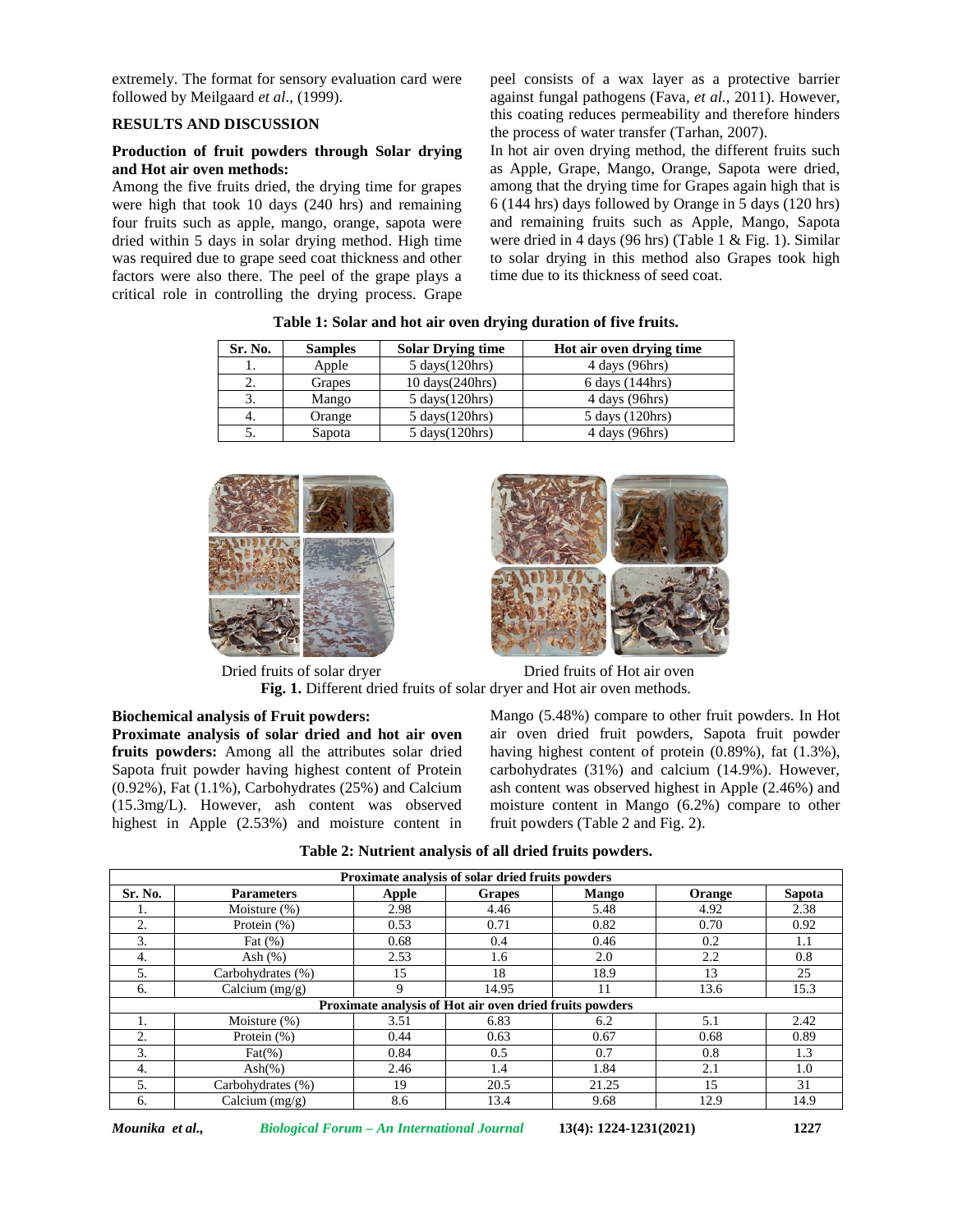

**Fig. 2.** Nutrient composition of solar and hot air oven dried fruit powders.

**Microbial analysis of solar and hot air oven dried fruit powders:** In microbial analysis of solar dried fruit powders, apple having highest bacterial  $(4.5 \times 10)$ cfu/ml) and fungal  $(2.5 \times 10 \text{ c}$ fu/ml) count followed by Mango, Sapota and lowest bacterial count was observed in Grapes and lowest fungal count observed in both grapes and sapota. Apple may have maximum number of nutrient and carbohydrates sources leads for the high bacterial load. In Hot air oven dried fruit powders, apple having highest bacterial (9.5  $\times$  10<sup>2</sup>cfu/ml) and fungal (5.5  $\times$  10cfu/ml) count followed by Mango, Sapota and lowest bacterial count was observed in Grape's fruit powders (Table 3). Lowest fungal count was observed in Grapes and Sapota fruit powders. Same as like solar method the highest bacterial load found in apple due to its high nutrient's availability.

**Table 3: Total bacterial and fungal count of both solar and hot air oven dried fruit powders.**

| Sr. No. | <b>Samples</b> | Solar dried fruit powders $(cfu/g)$ |                     | Hot air oven dried fruit powders $(cfu/g)$ |                     |  |
|---------|----------------|-------------------------------------|---------------------|--------------------------------------------|---------------------|--|
|         |                | <b>Bacterial count</b>              | <b>Fungal count</b> | <b>Bacterial count</b>                     | <b>Fungal count</b> |  |
|         | Apple          | $4.5 \times 10$                     | $2.5 \times 10$     | $9.5 \times 10^{2}$                        | $5.5 \times 10$     |  |
|         | Grapes         | $1.5 \times 10$                     | $1 \times 10$       | $4.5 \times 10^{2}$                        | $3.1 \times 10$     |  |
|         | Mango          | $3.9 \times 10$                     | $1.5 \times 10$     | $7.9 \times 10^{2}$                        | $6.5 \times 10$     |  |
|         | Orange         | $2.1 \times 10$                     | $1.2 \times 10$     | $6.1 \times 10^{2}$                        | $5.2 \times 10$     |  |
|         | Sapota         | $2.8 \times 10$                     | $\times$ 10         | $6.8 \times 10^{2}$                        | $5.1 \times 10$     |  |

**Sensory evaluation of individual fruit powders:** In all the solar dried fruit powders the overall acceptability i.e colour, taste, appearance, flavour of Apple was high, followed by Mango, Sapota and the lowest acceptability was observed in Orange compared to other fruit powders. In hot air oven fruit powders, the overall acceptability i.e. colour, taste, appearance, flavor was

high in Apple, followed by Mango, Sapota and low acceptibity was observed in Orange (Table 4). Overall Hot air oven dried powders were good compared with solar dried powders and these were dried at stable temperature led the less loss of original properties in all fruit powders.

|  | Table 4: Sensory evaluation of individual fruit powders. |  |
|--|----------------------------------------------------------|--|
|--|----------------------------------------------------------|--|

| Sr. No.                                         | <b>Samples</b> | Colour | <b>Taste</b> | Appearance                                             | <b>Flavour</b> | <b>Overall</b><br>acceptability |  |  |  |  |
|-------------------------------------------------|----------------|--------|--------------|--------------------------------------------------------|----------------|---------------------------------|--|--|--|--|
| Sensory evaluation of solar dried fruit powders |                |        |              |                                                        |                |                                 |  |  |  |  |
| ┍<br>8<br>Apple                                 |                |        |              |                                                        |                |                                 |  |  |  |  |
| 2.                                              | Grapes         | n      |              |                                                        | h              | h                               |  |  |  |  |
| 3.                                              | Mango          |        |              |                                                        |                |                                 |  |  |  |  |
| 4.                                              | Orange         |        |              |                                                        | h              |                                 |  |  |  |  |
| 5.                                              | Sapota         |        |              |                                                        |                |                                 |  |  |  |  |
|                                                 |                |        |              | Sensory evaluation of hot air oven dried fruit powders |                |                                 |  |  |  |  |
| 6.                                              | Apple          |        |              |                                                        |                | 8                               |  |  |  |  |
| 7                                               | Grapes         |        |              |                                                        | h              | h                               |  |  |  |  |
| 8.                                              | Mango          |        |              |                                                        |                |                                 |  |  |  |  |
| 9.                                              | Orange         | h      | h            |                                                        | 6              |                                 |  |  |  |  |
| 10.                                             | Sapota         |        |              |                                                        |                |                                 |  |  |  |  |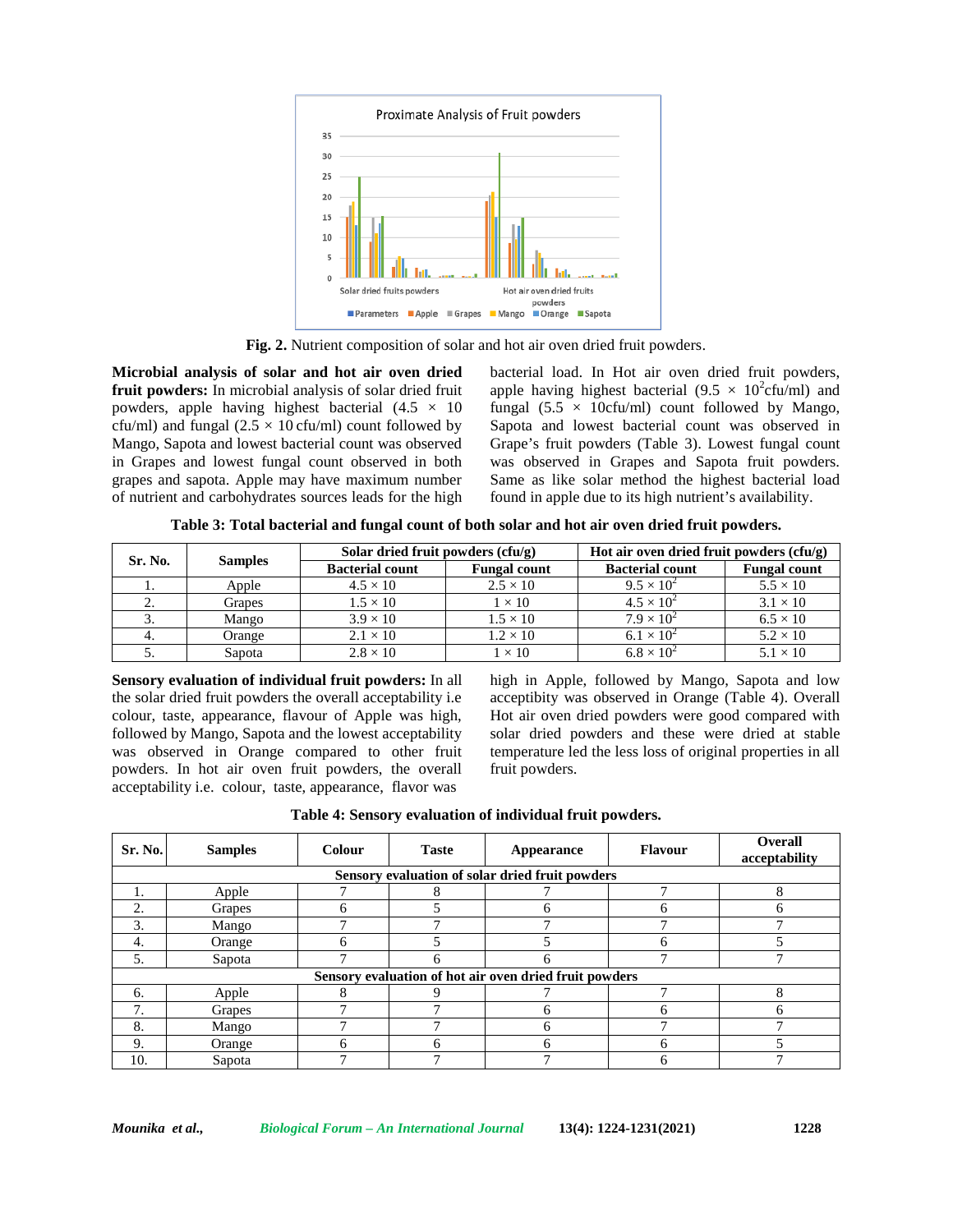**Sensory evaluation of solar and Hot air oven fruit powder formulations:**

**Formulation of solar dried fruit powder mix:** Based on the individual fruit powder sensory evaluation of solar dried fruit powders, five formulations were made for further preparation of fruit powder mix and the following were formation were made (Fig. 3).

**Formulation-1**: The ratios of formulation one is Apple was 50%, Grapes (5%), Mango (5%), Orange (5%), Sapota (5%) and Sugar (30%).

**Formulation- 2:** The ratios for formulation two are Apple (50%), Grapes (10%), Mango (10%), Orange (-), Sapota (-), and Sugar (30%).

**Formulation- 3:** The ratios for formulation two are Apple (50%), Grapes (-), Mango (-), Orange (10%), Sapota (10%), and Sugar (30%).

**Formulation- 4:** The ratios for formulation two are Apple (50%), Grapes (1%) Mango (9%), Orange (1%), Sapota (9%), and Sugar (30%).

**Formulation- 5:** The ratios for formulation two are Apple (50%), Grapes (2.5%), Mango (7.5%), Orange (2.5%), Sapota (7.5%), and Sugar (30%).



**Fig. 3.** Formulations of solar dried fruit powders drink mix.

#### **Formulation of hot air oven dried fruit powder mix:**

Based on the individual fruit powder sensory evaluation of hot air oven dried fruit powders, five formulations were made for further preparation of fruit powder mix and the following were formation were made (Fig.4).

**Formulation-1**: The ratios of formulation one is Apple was (40%), Grapes (7.5%), Mango (7.5%), Orange (7.5%), Sapota (7.5%) and Sugar (30%).

**Formulation-2:** The ratios for formulation two are Apple (40%), Grapes (1%), Mango (14%), Orange (1%), Sapota (14%), and Sugar (30%)

**Formulation-3:** The ratios for formulation two are Apple (40%), Grapes (15%), Mango (15%), Orange (-), Sapota (-), and Sugar (30%)

**Formulation-4:** The ratios for formulation two are Apple (40%), Grapes (-), Mango (-), Orange (15%), Sapota (15%), and Sugar (30%).

**Formulation-5:** The ratios for formulation two are Apple (40%), Mango (5%), Grapes (12.5%) Orange (5%), Sapota (7.5%), and Sugar (30%).

After formulation with all fruit powders from solar dried powders and hot air oven, further it was carried for sensory evaluation.



**Fig. 4.** Formulations of Hot air oven dried fruit powders drink mix.

**Sensory evaluation of the solar and hot air oven dried fruit powder formulations:** Among all the five formulations the colour, taste, appearance, flavour and overall acceptability was for F4 formulation in solar dried formulations. In Hot air oven dried five powder formulations the colour, taste, appearance, flavours and overall acceptability was high for F5 (Table 5). This was carried for further process. Basavaraj *et al.,* (2008) studied the dehydration of fig fruit by sun drying. This is a concern about safety of the end product. This can

be overcome by hot air drying. Drying rate and moisture ratio of fig fruit by thin layer hot air-drying method were determined by drying at air temperature of 55°C, 65°C, 75°C with dry air velocities of 1 and 1.5 m/s. Data on sample mass, temperature and velocity of the dry air were recorded during each test and the rate of dehydration and quality were assessed. Falling dehydration rate period was observed where drying air temperature has the greatest effect on the drying rates and air velocity had the least effect.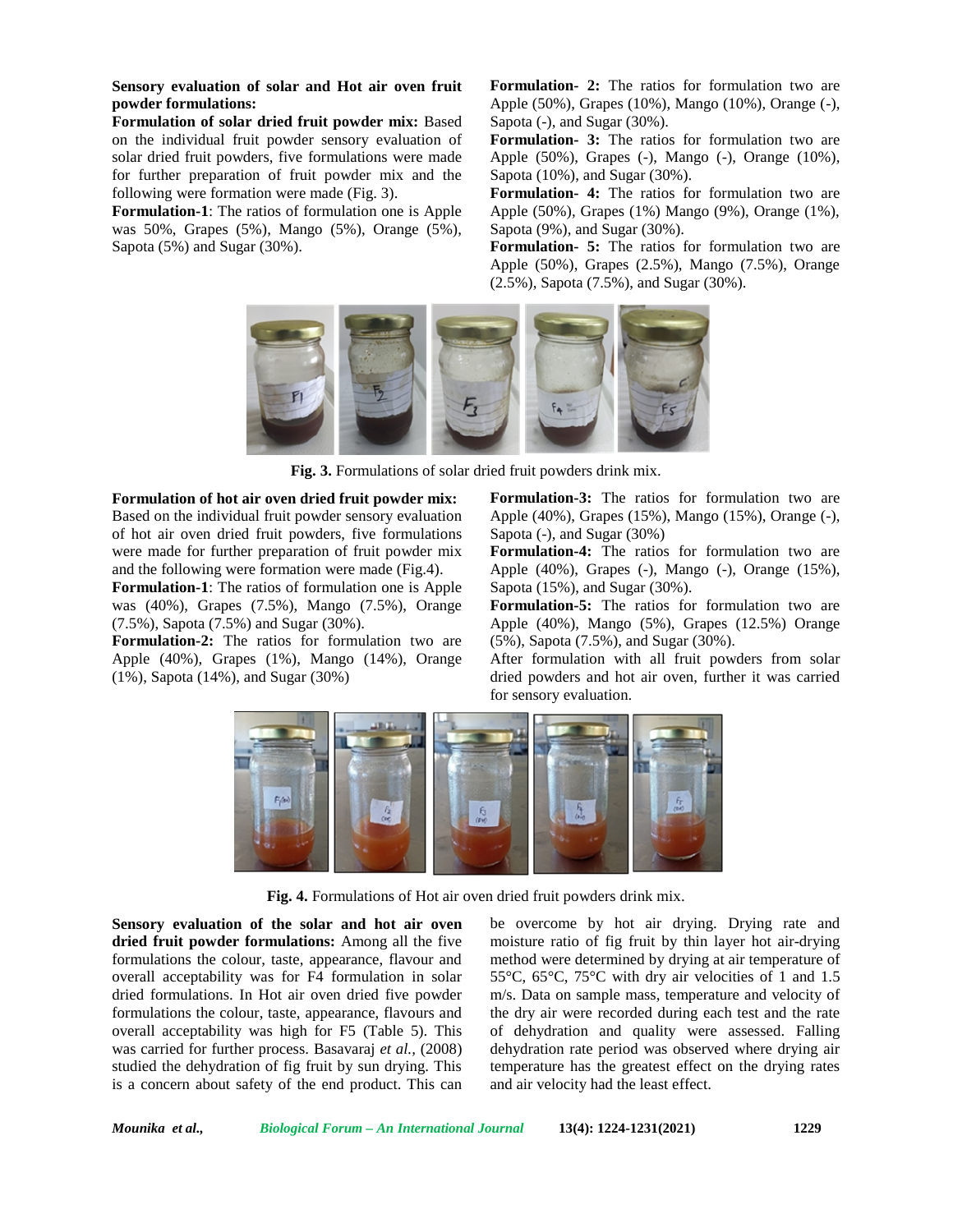| Sensory evaluation of hot air oven dried fruit powder formulations |                       |                                                                    |    |    |           |    |  |  |
|--------------------------------------------------------------------|-----------------------|--------------------------------------------------------------------|----|----|-----------|----|--|--|
| Sr. No.                                                            | <b>Parameters</b>     | F1                                                                 | F2 | F3 | <b>F4</b> | F5 |  |  |
|                                                                    | Colour                |                                                                    |    |    |           |    |  |  |
|                                                                    | Taste                 |                                                                    |    |    |           |    |  |  |
|                                                                    | Appearence            |                                                                    |    |    |           |    |  |  |
|                                                                    | Flavour               |                                                                    |    |    |           |    |  |  |
|                                                                    | Overall acceptability |                                                                    |    |    |           |    |  |  |
|                                                                    |                       | Sensory evaluation of hot air oven dried fruit powder formulations |    |    |           |    |  |  |
| Colour                                                             |                       |                                                                    |    |    |           |    |  |  |
|                                                                    | Taste                 |                                                                    |    |    |           |    |  |  |
|                                                                    | Appearance            |                                                                    |    |    |           |    |  |  |
|                                                                    | Flavour               |                                                                    |    |    |           |    |  |  |
|                                                                    | Overall acceptability |                                                                    |    |    |           |    |  |  |

**Table 5: Sensory evaluation of fruit powders formulations of solar and hot air oven methods.**

**Isolation and purification of** *Lactobacillus casei shirota* **on two mediums from Yakult probiotic milk.** Isolated *the Lactobacillus Casei* shirota from Yakult Probiotic milk and recorded the colony morphology of all the colonies which was grown in MRS and NA medium plates. The common colonies were taken for further purification and purified colonies were used for further multiplication in milk.

#### **Growing of** *Lactobacillus casei* **in milk for addition to the final fruit powder mix and checking of viable cell count in milk:**

Purified *Lactobacillus casei shirota* was multiplied in 100 ml of milk at 37°C in shaking cum rotary incubator up to 24 hrs. After 6 hrs of inoculation in milk every hr from 7 to 12 hrs we have done plating in selected medium and kept all the plates for incubation at 37°C up to 24 hrs. After incubation done the cfu/ml counting for each plate and we found that  $10^7$  in 12 hrs of in inoculated plates. Then 12 hr of inoculated milk was chosen for further process.

**Centrifugation of Lactobacillus culture for final addition to fruit powder mix and Preparation of fruit powder formulations with probiotics:** The 10<sup>7</sup> cell count was taken for addition into final formulated fruit powder mix. Before the addition of the cells were centrifuged at 2000 RPM for 10 minutes. After centrifugation cell pellet was transferred to other tubes and the left-over supernatant was drained. Further cell pellet of 50 ml milk was taken for addition into the powders. Lactobacillus spp. pellet was again diluted in 1 ml of sterilized water. This diluted cell was added to the final 50 grams best formulation and mixed well in laminar air flow. This mixer was air dried for 8 hrs in aseptic condition for final pack. Multiplication of lactobacillus, centrifugation and preparation of final formulation process were carried for maintaining the  $10<sup>7</sup>$  cells in end formulated product.

**Proximate analysis and sensory evaluation of formulated probiotic instant mixed fruit powder:** The proximate values of final formulated sample have the moisture, protein, fat, ash, carbohydrates and calcium values are 7.38%, 0.76%, 1.022%, 0.4%, 15.04% (2010).  $\frac{(2010)}{\text{in}}$  a and 14.00% respectively.

The sensory evaluation of the probiotic fruit powder mix was mentioned in above table. The taste and flavour of the probiotic fruit powder mix was reduced when compare to final formulated fruit powder mix. The colour, flavour and overall acceptability were remaining same.

## **CONCLUSION**

The present work demonstrates for the first time for preparation of instant probiotic mixed fruit powder. Five (5) fruits dried through solar drying and hot air oven, the drying time for Grapes were high in both the methods compared with remaining fruits. Sensory evaluation of all individual fruit powders, Overall Hot air oven dried powders were good compared with solar dried powders and these were dried at stable temperature that led the less loss of original properties in all fruit powders.

Isolated the *Lactobacillus casei* shirota from Yakult Probiotic milk and the  $10<sup>7</sup>$  cell count was taken for addition into final formulated fruit powder mix. The proximate values of final formulated Probiotic fruit powder mix sample have remained same. Final it was proven that Probiotic bacteria does not influence the probiotic fruit drink mix in sensory evaluation of final product. The colour, flavour and overall acceptability were remaining same. Finally packed in sachet of probiotic instant fruit powders mix. This work may give innovative product which will standard one for further preparation of fruit-based products.

**Acknowledgment.** This work was supported by College of Food Science & Technology, Rudrur (PJTSAU). The authors grateful and thank to CFST, Rudrur for their support by provision of chemical reagents.

**Conflict of Interest.** The authors declare that there is no conflict of interests regarding the publication of this paper.

#### **REFERENCES**

- Adegoke, G. (2004). Understanding Food Microbiology (ed.). alleluia ventures Ltd.
- Aghbashlo, M., Kianmehr, M. H., and Arabhosseini, A. (2010). Modeling of thin-layer drying of apple slices semi-industrial continuous band dryer. *International Journal of Food Engineering*, *6*(4).